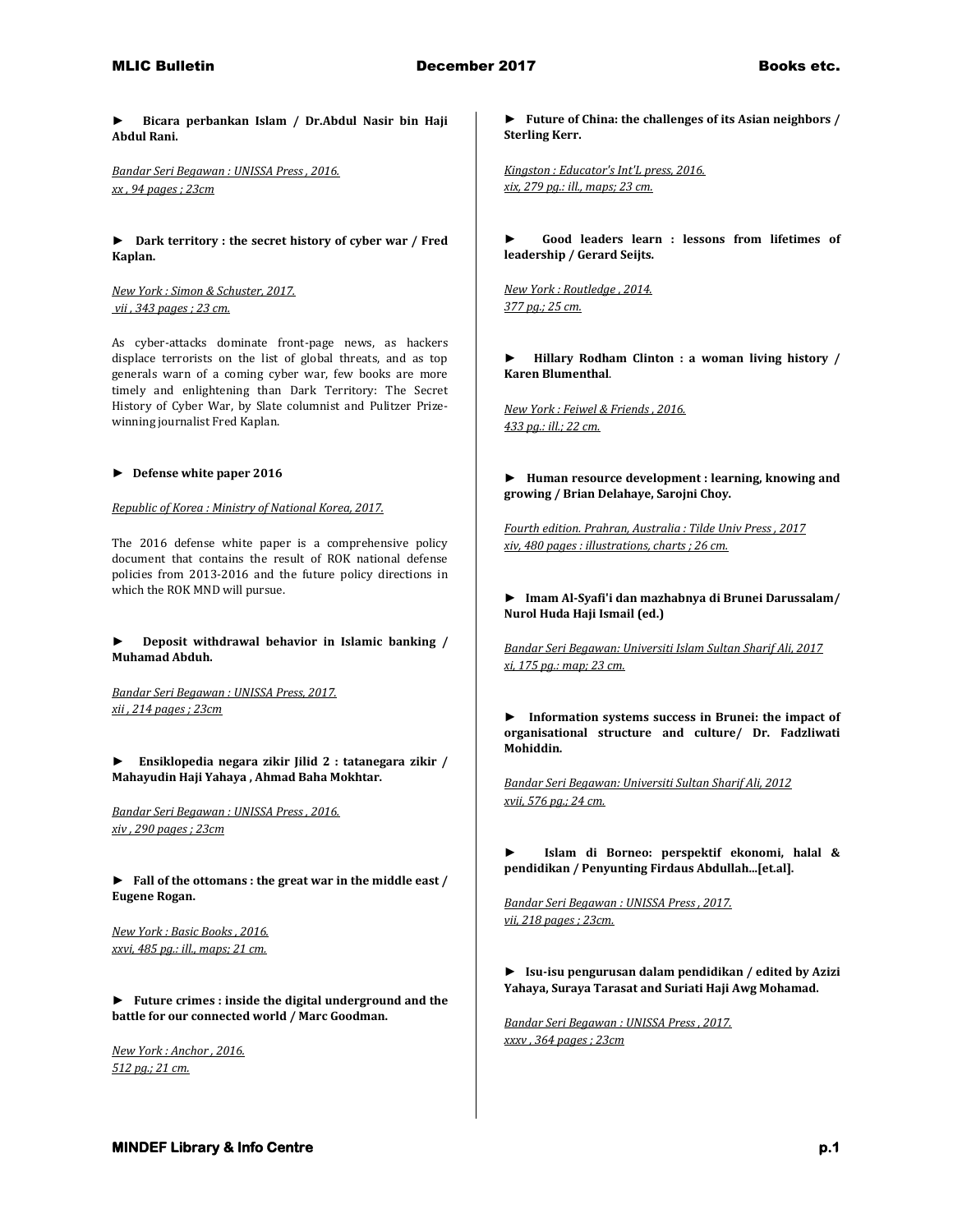**► Kad kredit : mengikut pandangan Islam / Kamaru Salam Yusof.**

*Bandar Seri Begawan : UNISSA Press , 2016. xi , 159 pages : 23cm* 

**► Kamus istilah undang-undang jenayah syariah : (hudud, qisas, dan takzir)/ Penyusun Mohd. Shukri Hanapi**

*Cetakan pertama. Bandar Seri Begawan : UNISSA Press , 2016. xl , 300 pages : 30cm* 

**► Ketokohan dan sumbangan Yang Dimuliakan Pehin Datu Seri Maharaja Dato Seri Utama (Dr) Awang Haji Ismail bin Omar Abdul Aziz : dalam bidang ilmu dan pendidikan agama / Disunting oleh Norarfan Zainal dan Mahayudin Yahaya.**

*Cetakan Edisi Kedua, Negara Brunei Darussalam : UNISSA Press , 2017. xix , 186 pages ; 23cm* 

**► Killers of the flower moon : the Osage murders and the birth of the FBI / David Grann**

*New York : Doubleday , 2017. x, 338 pg.: ill., maps; 25 cm.* 

**► Kompendium bicara isu semasa umat Islam / Dr. Abdul Nasir bin Haji Abdul Rani.**

*Bandar Seri Begawan : UNISSA Press , 2013 xvii , 105 pages ; 21cm*

Buku ini adalah merupakan himpunan kertas kerja pilihan yang telah dibentangkan dalam beberapa siri seminar dan kuliah umum

### **► Kompilasi kertas kerja Melayu Islam beraja**

*Bandar Seri Begawan : UNISSA Press , 2013. viii , 159 ; 23cm* 

**► Membangun ekonomi pertanian dari perspektif islam/ Haji Abdul Nasir bin Haji Abdul Rani.**

*Bandar Seri Begawan: University Islam Sultan Sharif Ali, 2014. 130 pg.; 25 cm.* 

**► Membuat penyelidikan dengan mudah / Azizi Yahaya...[et.al].**

*Bandar Seri Begawan : UNISSA Press , 2017. xxvii , 484 pages ; 23 cm.*

Buku ini disusun mengikut kesesuaian penyelidikan secara praktikal dalam membuat kajian yang amat diperlui dalam bidang penyelidikan. Ia terbahagi kepada dua fasa iaitu fasa pertama menerangkan bagaimana membuat penyelidikan, bermula daripada membuat pernyataan masalah, objektif, persoalan kajian dan banyak lagi.

#### **► Menghayati pemahaman melayu islam beraja**

*Bandar seri Begawan : UNISSA Press , 2016. xii , 117 pages ; 23cm* 

**► Menguasai SPSS dengan mudah/ Haji Azizi bin Yahaya...[et al.]**

*Bandar Seri Begawan: Universiti Islam Sultan Sharif Ali, 2016. xvi, 359 pg.: 23 cm.* 

**► Merchants of men : how jihadists and ISIS turned kidnapping and refugee trafficking into a multibilliondollar business / Loretta Napoleoni.**

*New York : Seven stories press , 2016. xvi, 288 pg.; 22 cm.* 

**► MIB: misi global ke arah negara zikir berdasarkan teori 'Umran/ Mahayudin Haji Yahaya.**

*Bandar Seri Begawan: University Islam Sultan Sharif Ali, 2014. xix, 294 pg.; 26 cm.* 

**► Muflis dalam pandangan mazhab al-Shafi'i : teori dan praktikal di Negara Brunei Darussalam / Azme Matali.**

*Bandar Seri Begawan : UNISSA Press , 2017 xviii , 141 pages ; 23cm.* 

**► NIDS China security report 2017 : change in continuity: the Dynamics of the China-Taiwan relationship**

*National Institute for Defense Studies Tokyo , Japan : National Institute for Defense Studies , 2017. viii, 79 p. : ill., col ; 30 cm.*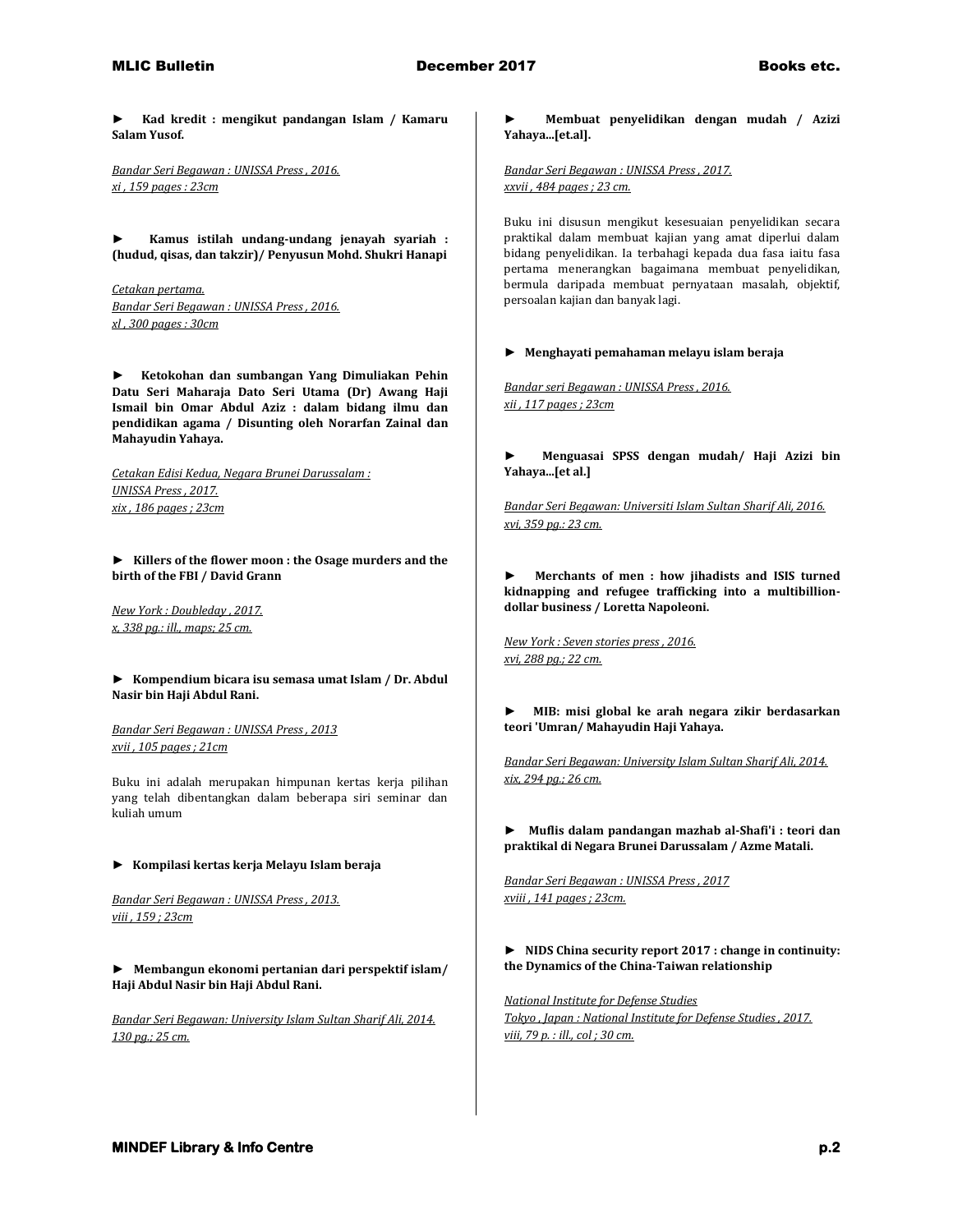**► Perjalanan ke Makkah : historiografi haji Brunei Darussalam / Norarfan Zainal.**

*Bandar Seri Begawan : UNISSA Press , 2017. xxxiii ,116 pages ; 23cm* 

**► Poverty and microfinance in Brunei Darussalam/ Hajah Rose Binti Abdullah**

*Bandar Seri Begawan: Universtiy Sultan Sharif Ali, 2015. x, 187 pg.: col. ill.; 24 cm.* 

**► Raja melakar sejarah / Yang Berhormat Pehin Datu Seri Maharaja Dato Paduka Seri Setia Dr. Ustaz Haji Awang Abdul Aziz bin Juned.**

*Bandar Seri Begawan : Jabatan Mufti Kerajaan , 2017. xix , 436 pages : some color ; 23cm*

Buku ini adalah sebuah tulisan merujuk kepada Raja Brunei yang ke-29, Kebawah Duli Yang Maha Mulia Paduka Seri Baginda Sultan Haji Hassanal Bolkiah Muizzaddin Waddaulah ibni Al-Mahrum Sultan Haji Omar Ali Saifuddien Sa'adul Khairi Waddien.

**► Renewing America's nuclear Arsenal : options for the 21st century / James E.Doyle.**

*The International Institute for Strategic Studies. Abingdon, Oxon : Routledge , 2017. 126 pages ; 23 cm* 

**► Risk intelligence : how to live with uncertainty / Dylan Evans.**

*New York : Free Press , 2015. 276 pages : illustrations ; 22 cm.*

"Risk Intelligence "is really a great contribution for dealing with the biggest challenge we have in an interconnected world: complexity, velocity, and uncertainty". As acclaimed author and lecturer Dylan Evans reveals in his latest work, there is a special kind of intelligence for dealing with risk and uncertainty.

**► Sea power : the history and geopolitics of the world's oceans / James Stavridis.**

*New York : Penguin Books , 2017. 363 pg.; 25 cm.* 

**► Security community building: from dialogue to practical cooperation / Raymund Jose G.Quilop.**

*DND Building : Department of National Defense , 2017. vi , 172 p. ; 24 cm* 

**► Studies in world religions : an introduction to monotheistic traditions / Ahmad F.Yousif.**

*Second edition Bandar Seri Begawan : UNISSA Press , 2017. xiv , 261 pages ; 25 cm*

Includes bibliographical references and index.

**► Sunnah berbicara menyantuni kemulian wanita/ Lilly Suzana binti Shamsu**

*Bandar Seri Begawan: Pusat Da'wah Islamiah, 2017 61 pg.; 21 cm.* 

**► Syi'ah dan pengaruhnya di alam melayu / Mahayudin Hj Yahaya.**

*Bandar Seri Begawan : UNISSA Press , 2017. xix , 84 pages ; 23cm* 

**► The golden islamic heritage of Brunei Darussalam : a collection of selected historical articles / Rozan Yunos.**

*Bandar Seri Begawan : UNISSA Press , 2017. x , 97 pages ; 23cm* 

**► The king who shapes history / Yang Berhormat Pehin Datu Seri Maharaja Dato Paduka Seri Setia Dr. Ustaz Haji Awang Abdul Aziz bin Juned.**

*Bandar Seri Begawan : Jabatan Mufti Kerajaan , 2017. xxi , 403 pages ; 23cm*

This book refers to the 29th monarch of Brunei, His Majesty, Sultan Haji Hassanal Bolkiah Muizzaddin Waddaulah ibni Al-Mahrum Sultan Haji Omar Ali Saifuddien Sa'adul Khairi Waddien, Sultan and Yang Dipertuan of Brunei Darussalam.

**► The RAF, small wars and insurgencies in the Middle East, 1919-1939 / Sebastian Ritchie.**

[*Great Britain] : Air Historical Branch, Royal Air Force, 2011. 95 p. : ill., maps (some col.) ; 21 cm.*